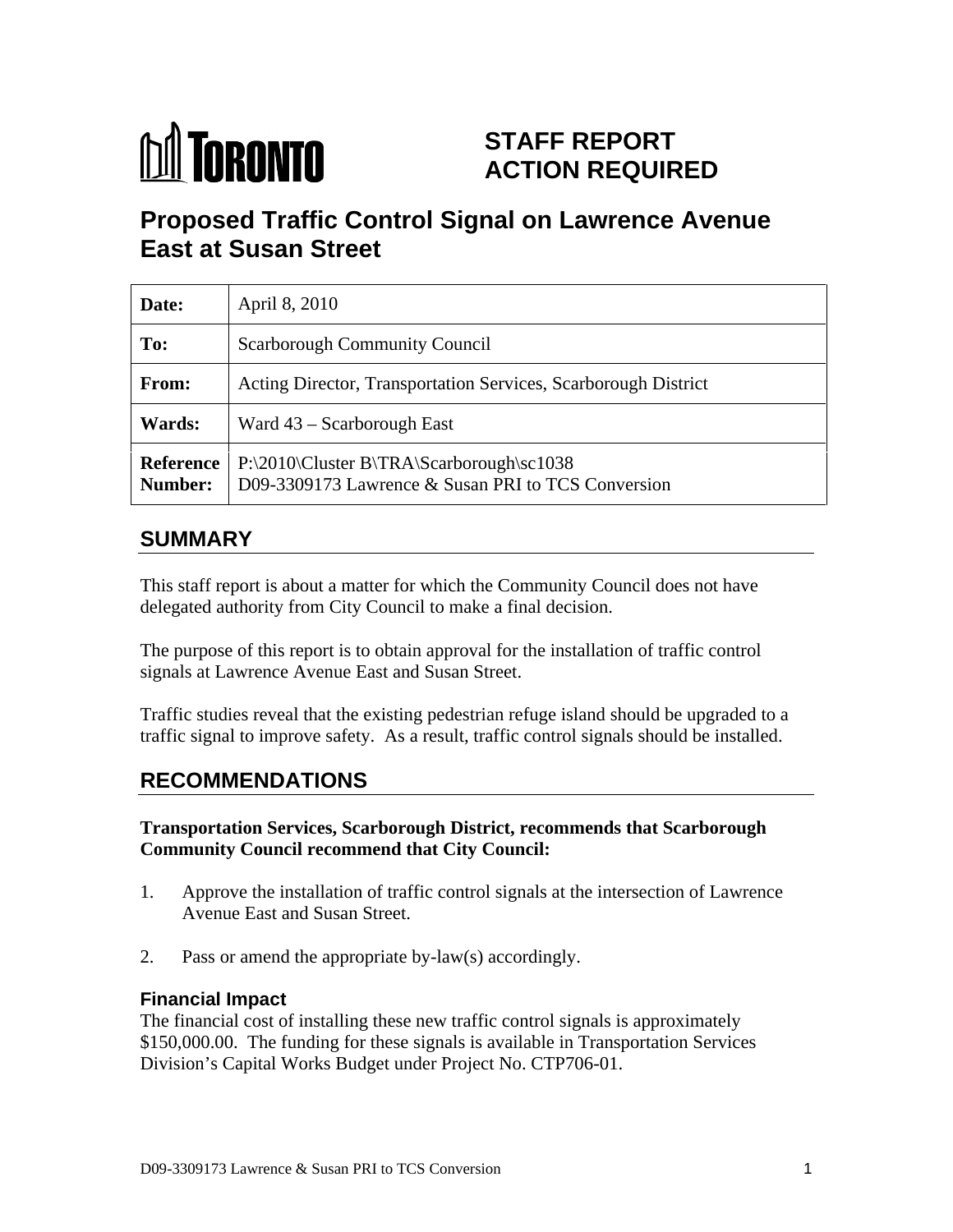## **ISSUE BACKGROUND**

Further to a request from the public, Transportation Services staff reviewed the feasibility of replacing the existing pedestrian refuge island with traffic control signals at Lawrence Avenue East and Susan Street.

#### **COMMENTS**

The following characteristics describe the intersection of Lawrence Avenue East and Susan Street:

- This three-way intersection is located to the west of Orton Park Road and Lawrence Avenue East and is presently controlled by stop signs on Susan Street.
- Lawrence Avenue East is a six-lane major arterial roadway with left-turn storage lanes and a raised concrete pedestrian refuge island to the west of Susan Street.
- Lawrence Avenue East has a speed limit of 60 kilometres per hour (that is receiving adequate compliance) and a daily traffic volume of approximately 34,200 vehicles per day.
- Susan Street is a two-lane local roadway with a speed limit of 40 km/h.
- Toronto Transit Commission bus stops for eastbound and westbound directions along Lawrence Avenue East are located on both sides of the Susan Street.
- Traffic control signals are located approximately 266 metres east at Orton Park Road, and 188 metres west at Mossbank Drive.<br>
• Sidewalks are located on both sides of Lawrence Avenue East and Susan Street.
- 

## **Traffic Control Signal Warrant Study**

Transportation Services staff conducted a Traffic Control Signal Warrant Study at the intersection of Lawrence Avenue East and Susan Street. Using pedestrian volumes recorded over the peak eight hours of a typical weekday (Tuesday, November 20, 2007), the following results were obtained:

| <b>Traffic Control Signal Warrant</b> | <b>Compliance Level</b> |
|---------------------------------------|-------------------------|
| Minimum Vehicular Volume              |                         |
| Delay To Cross Traffic                |                         |
| Collision Hazard                      |                         |

- For traffic control signals to be numerically justified, one of the "Minimum Vehicular Volume" or "Delay to Cross Traffic" warrants must be 100% satisfied or any two of the three warrants must be at least 80% satisfied.
- Our review of the Collision Hazard is based on the previous three-year (2006 2008) collision history.

As outlined in the above table, the traffic control signals warrants have not been satisfied.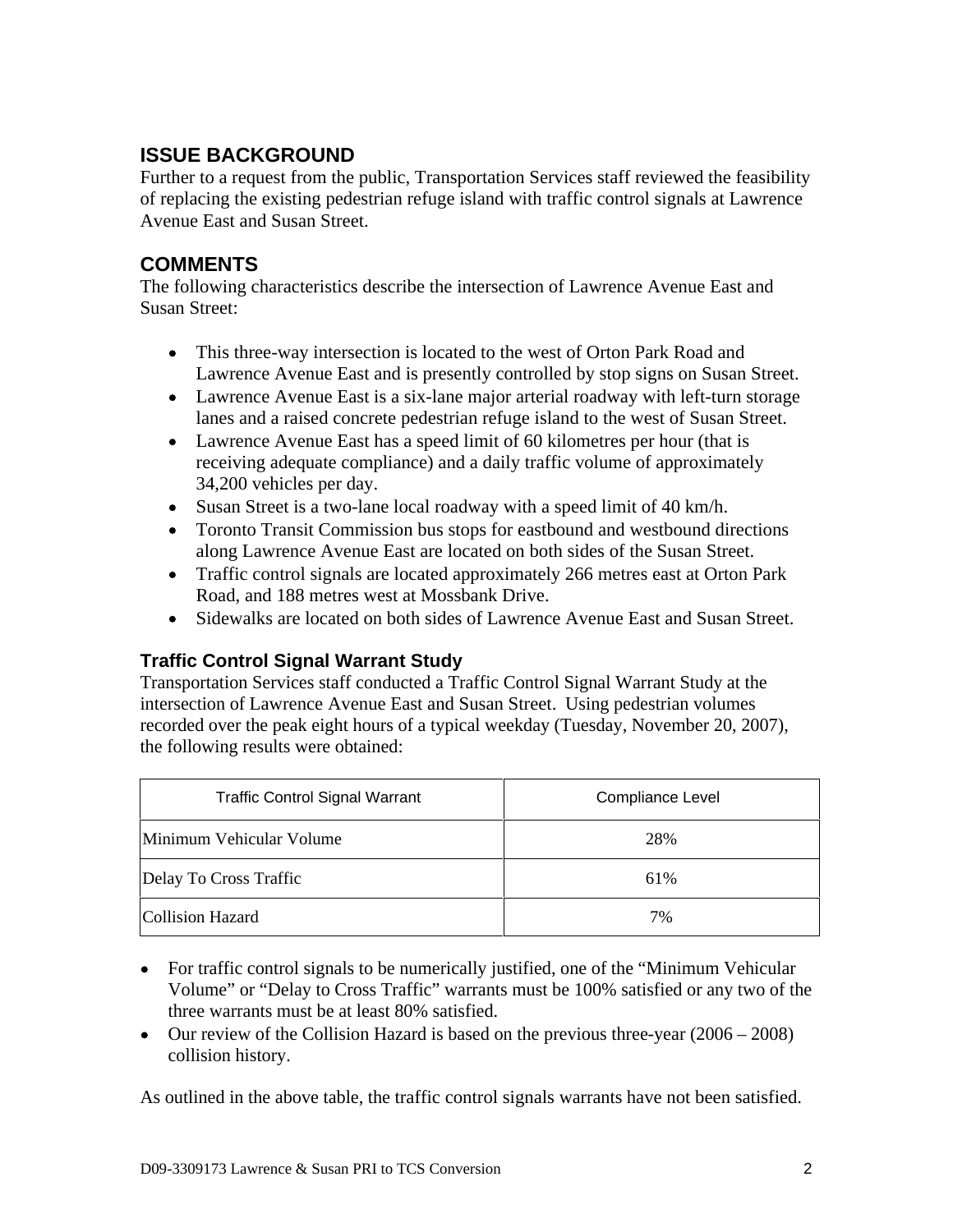To assess the current operation of this refuge island, an evaluation, by way of a Pedestrian Classification Study, was conducted on September 17, 2009. The results of this study indicate that the existing pedestrian refuge island has acceptable sight lines for east/west approaching vehicles. Also, there appeared to be adequate gaps in the traffic flow on Lawrence Avenue East. Staff recorded 115 pedestrians crossing in the vicinity of the island without experiencing any conflicts with approaching motorists. Pedestrians waited for a suitable safe gap in the traffic flow and then safely crossed Lawrence Avenue East. However, many pedestrians failed to use the island properly since they walked around the island.

Further review shows that the island fails to meet the Division's current guidelines for pedestrian islands where the maximum number of lanes to install them is five lanes; Lawrence Avenue East is seven lanes wide at this location. As pedestrian crossing protection is still warranted, an upgrade to a higher form of traffic control is needed. Staff considered the installation of a Pedestrian Crossover (PXO) however, due to the wide seven lane cross section the installation of a PXO may pose a greater risk to pedestrians. Therefore, traffic control signals should be installed to provide a safe form of pedestrian crossing protection.

Although the traffic control signals warrants are not technically met, they are justified under engineering judgement to provide the best level of pedestrian crossing protection.

#### **Collision History**

A review of the Toronto Police Service collision records for the five-year period ending December 31, 2006 revealed the following history:

|                                                                                      | <b>Number of Reported Collisions</b> |      |      |       |
|--------------------------------------------------------------------------------------|--------------------------------------|------|------|-------|
| Five-Year Collision Information                                                      | 2006                                 | 2007 | 2008 | Total |
| Total Collisions                                                                     |                                      |      |      |       |
| Collisions Potentially Preventable by the<br>Installation of Traffic Control Signals |                                      |      |      |       |
| Collisions Involving Pedestrians                                                     |                                      |      |      |       |

In summary, to comply with Divisional guidelines with respect to refuge islands, an upgrade to a higher form of traffic control device is needed.